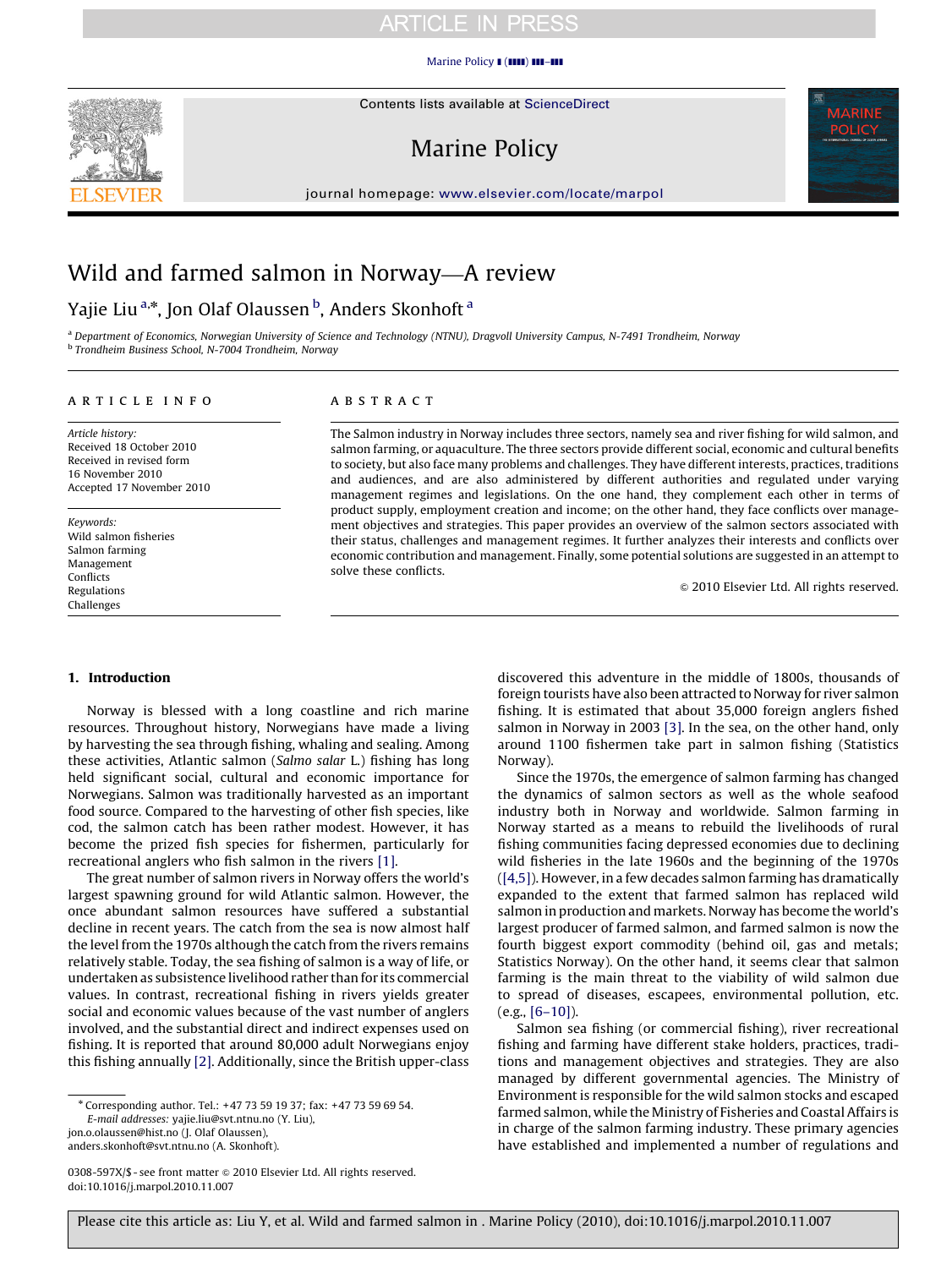<span id="page-1-0"></span>policies in response to the various issues that have emerged over time. However, conflicts over objectives and policies have arisen within the conservation, recreation and growth of the salmon aquaculture sector. There are conflicts between salmon farming and salmon fishing, but also within the wild salmon fisheries, i.e., fishing in the sea versus river recreational fishing.

The goal of this paper is to present an overview of salmon fishing and farming in Norway with an emphasis on management issues associated with objectives and strategies of salmon sectors. The paper is organized as follows: Section 2 presents an overview of wild salmon fisheries and salmon farming. In Section 3 the management of these sectors is first described and then the evolution of management systems and conflicts between them are discussed. The problems and challenges associated with each sector are also depicted. Section 4 concludes the paper and indicates some potential solutions.

### 2. Overview of salmon sectors

#### 2.1. Wild salmon fishery

Atlantic salmon is distributed on both sides of the North Atlantic Ocean, and there are three main geographically distinct populations: the West Atlantic Salmon (North America), the East Atlantic Salmon (Europe) and the Baltic salmon (Baltic Sea). In addition, some also consider the salmon in the Barents Sea as a fourth population (e.g., [\[1\]\)](#page-5-0). The Norwegian stock is East Atlantic Salmon, and in the north, spawning salmon may be from the Barents Sea as well [\[1\]](#page-5-0).

Atlantic salmon is an anadromous species, that is, it migrates between freshwater and seawater during its life cycle. The spawning and juvenile rearing takes place in rivers and streams, and the main growth takes place in the sea. The juveniles spend 1–4 years in freshwater, migrate to the sea where they spend 1–3 winters and then return to their natal (parent) rivers or streams to spawn. The fishing activities take place during the spawning migration where it is first harvested in the fjords and inlets, and then in the rivers; the fish surviving fishing spawns, however, only a small fraction (about 10%) of the spawners will be part of the next year's stock [\[11\]](#page-5-0). See Fig. 1.

As already indicated, wild salmon has long had significant social, economic and cultural importance for Norwegians. It was originally an important food source but is today the prized fish for recreational anglers. However, the wild salmon has suffered a slow and steady decline in abundance during the last few decades. Some stocks have reached historically low levels, some are designated as endangered, and some have already gone extinct [\[12\].](#page-5-0) Norwegian catch statistics clearly show salmon fisheries have declined through time, with a particularly sharp decline in sea fishing (Fig. 2). The current total catch is nearly half of the catch in the 1970s ( $\sim$  averaged 1500 tonnes in 1970s, and dropped to  $\sim$ 800 tonnes in 2000s). Furthermore, the number of fishermen and fishing gear for sea fishing has also shown declining trends (from 2023 to 1089) while the number of recreational fishers (about 80,000) seems to have remained stable in the same time period (1997–2008, Statistics Norway). The decline in fish abundance is caused by a combination of factors associated with human activities including overexploitation, habitat destruction, salmon aquaculture and as well as changes in the natural environment (e.g., [\[10,13\]](#page-5-0)). A number of management strategies and regulations have been put in place to curb such decline. Currently, of the  $\sim$  650  $\,$ salmon rivers, 400 establish self-reproducing salmon stocks, which makes Norway the world's largest spawning ground for Atlantic salmon.

All salmon sea fishing today takes place within the Norwegian 12 nautical mile zone when the salmon migrates back to its parent river. Salmon in the sea are caught by wedge-shaped seines (or bag-nets) and bend-nets in the fjord and inlets, and by fishing rods in the rivers. Sea fishing was traditionally of the regulated open-access type,



Fig. 2. Catch of wild salmon from sea and river fishing, 1975–2008. Source: Statistics Norway.



Fig. 1. Schematic diagram of wild salmon life cycle. The shaded boxes indicate the interaction from the farmed sector.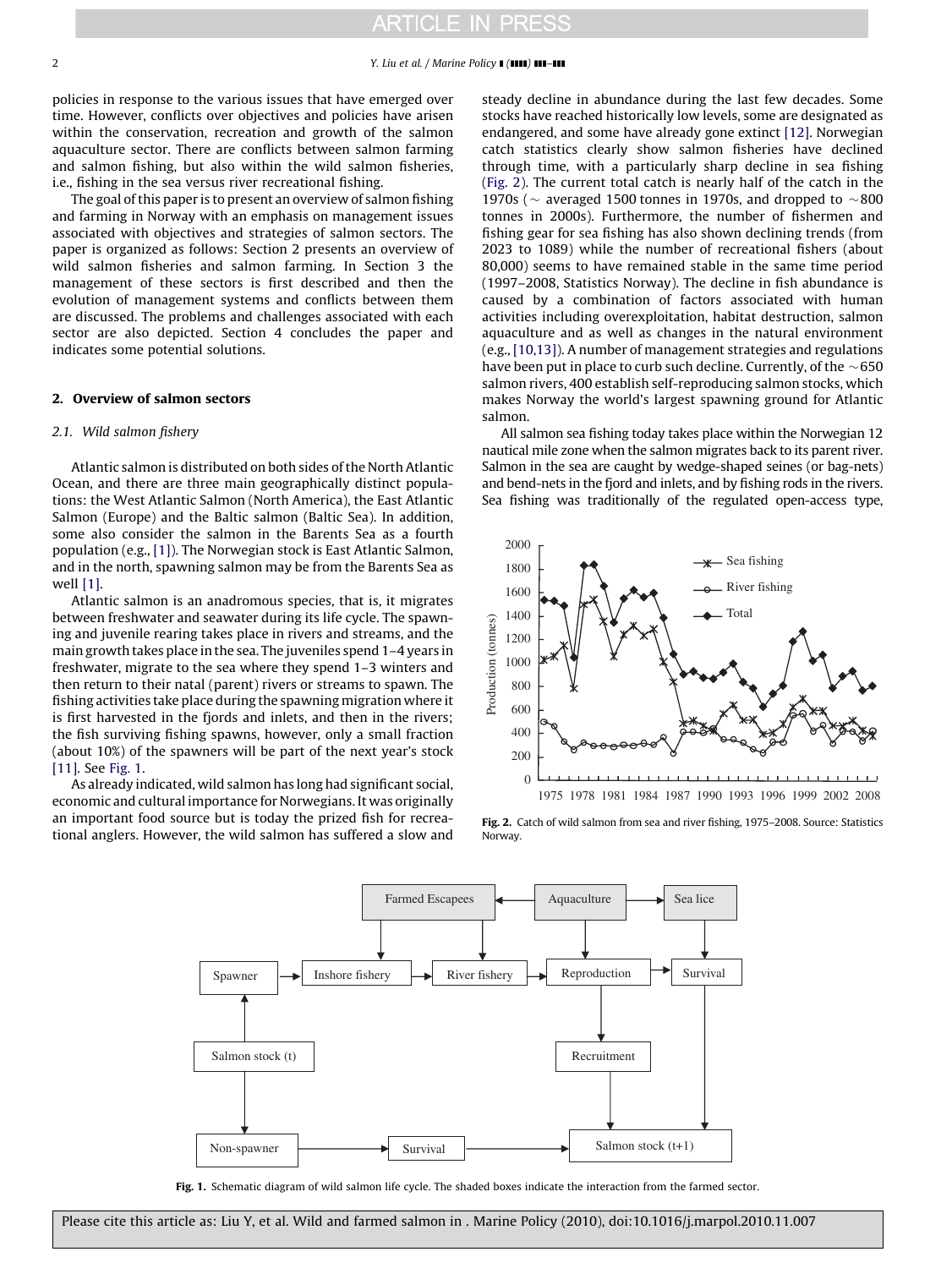meaning anybody who was privileged to a fishing ground could fish during the season. However, to secure healthy sustainable wild stocks restrictions on sea fishing were required. A license system was imposed on drift net fishing in 1979. The salmon stocks, however, continued to decline, and drift net fishing was completely forbidden in 1989 [\[1\].](#page-5-0) In the same period, fishing activity with bend nets and bag nets in the fjords and inlets was also restricted because of a reduction in the fishing season. These restrictions have been further tightened during the last few years.

Sea fishing plays a minor role economically as this fishery, in most cases, is an economic side activity (for e.g., farmers) only for the meat value. The river fishing is for sport, leisure and personal consumption, and significantly more important economically. The largest benefit derived from river recreational fishing is the spending by the anglers. The main components of their expenses are fishing permits and other expenses associated with the fishing trips. Many studies have shown that these fisheries related to expenses (accommodation, fishing equipment, etc.) are on average higher than the direct payment to the landowner for the fishing permit (e.g.,[\[14\]\)](#page-5-0). In summary, river fishing is an important economic activity in many river valleys with an economic value estimated to NOK 1.3 billion per year (Norges Skogeierforbund 2004).

#### 2.2. Salmon farming

Salmon farming started in the late 1960s as a governmentsupported activity to strengthen the livelihood of rural fishing communities facing depressed economies due to declining wild fisheries (e.g., [\[4,5,15\]](#page-5-0)). During the 1970s, many breakthroughs with respect to biological and technological bottlenecks, such as smolt rearing and development of dry feed, fundamentally advanced salmon aquaculture [\[16\].](#page-5-0) The real large scale commercial operation, however, took off in the 1980s. Since then, salmon aquaculture has experienced remarkable growth as a result of expanded new cultured locations, improved productivity, enhanced husbandry practices and management and growing global markets (e.g., [\[17,18,19\]](#page-5-0)). In just over four decades, the Norwegian yearly farmed salmon production has increased from less than 500 tonnes in the early 1970s to 743 thousand tonnes in 2008 with a farmgate (or first-hand) value of over NOK 15 billion (See Fig. 3) according to the Statistics Norway ([http://www.ssb.no/](http://www.ssb.no/english/subjects/10/05/) [english/subjects/10/05/](http://www.ssb.no/english/subjects/10/05/)).

Norwegian salmon aquaculture has gradually undergone a number of structural and technical changes, and it has expanded, intensified and diversified through time. In the beginning, salmon



Fig. 3. Production and first-hand values of farmed salmon in Norway, 1985–2008.Source: Statistics Norway.

farms were small local family businesses scattered along the sheltered inlets, and with products targeting local markets ([\[4,15\]](#page-5-0)). Later, due to high profitability and prospects of further expansion, the local small-scale farms were merged and restructured into big multinational companies. This industrial restructuring process has gradually carried on through further capital concentration and vertical integration, where the initial demand from the home market was overtaken by exports. Today, the Norwegian farm industry is a world leader in the globalisation of international seafood market.

Hence, the economic development has followed the typical pattern of 'home spun' growth [\[20\]](#page-5-0), see also [\[21\]](#page-5-0). The industry is today a highly capitalized, vertically integrated and exportoriented enterprise ([\[18,19\]](#page-5-0)) owned and controlled by only a few multinational companies such as Marine Harvest, Cermaq, SalMar, Lerøy Seafood Group and Grieg Seafood. According to Statistics Norway from 1994 to 2008 the number of companies has declined by 60%, but the number of licenses has increased by 28%; and on average, one company holds five licenses at present. Licenses are related to the concession system (more details below). In addition, Norwegian salmon companies have also expanded abroad and established farming in countries such as Canada in the 1970s and Chile in the 1980s.

Today, the salmon industry is an important part of the Norwegian economy, especially in creating employment opportunities (direct as well as indirect) in select rural coastal communities. In addition, as already mentioned, farmed fish has become the fourth largest export commodity after oil, gas and metals. The first-hand value of salmon aquaculture has exceeded that of traditional fisheries. However, in terms of its contribution to the Norwegian GDP, it is insignificant. For example, in 2008 fish farming's share of GDP in Norway is less than 0.3% (Statistics Norway).

#### 2.3. Interaction between wild and farmed salmon sectors

The Norwegian wild and farmed salmon sectors intersect closely in production, especially since the environmental effects brought about by salmon aquaculture, such as escapees and sea lice infections on wild salmon stocks, have intensified with the rapid expansion of salmon aquaculture. The major negative environmental and biological effects associated with salmon aquaculture on wild salmon include disease and parasite transfer and spread, particularly sea lice infestation and interbreeding (e.g., [\[6–10,22\]\)](#page-5-0). As already indicated these effects are displayed at different life stages of wild salmon (see [Fig. 1\)](#page-1-0) and are potentially significant because the wild and farmed fish may share the same habitat or ecosystem. For instance, it is estimated that farmed salmon consists of an average of 14–36% of the spawning populations in Norwegian rivers, even up to 80% of the spawning populations in some rivers ([\[23,24\]\)](#page-5-0). Studies show that interbreeding between farmed and wild salmon causes changes in genotypes and the loss of genetic variations in wild salmon populations [\[25\]](#page-5-0), and also cause the depression in the fitness and productivity of wild salmon [\(\[10,13\]\)](#page-5-0). Consequently, the cumulative fitness reduction and productivity depression resulting from the repeated intrusion of escapees may potentially wipe out wild salmon populations, especially vulnerable ones [\[10\].](#page-5-0) In the long run, this may be a worry for the aquaculture sector since the farmed salmon broodstock (i.e., sexually mature fish) originate from wild stocks which are selected from the various salmon rivers. Then they are gradually domesticated through genetic modifications for fast growth and other economically important traits [\[10\].](#page-5-0) At the end, the farmed fish are genetically different from their wild counterparts. Such selected broodstock fish can be used up to about 10 generations, and a new selection cycle will then start again. Hence, the wild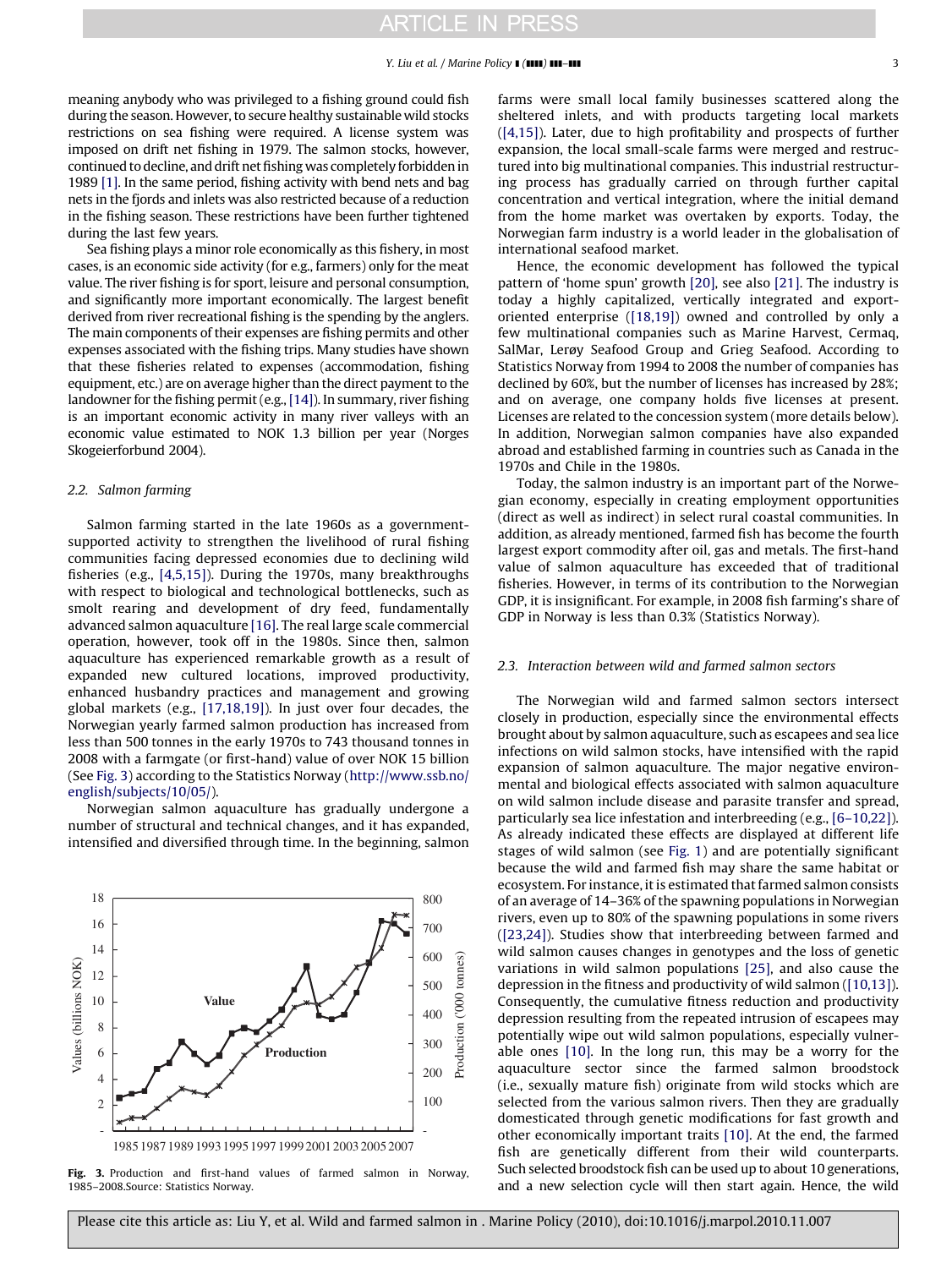stock gene pool may turn out to be crucial to develop future farmed stocks.

Disease and parasite problems are another association between salmon farms and wild stocks since these are infective and epidemic, and they can be spread and transferred to the environment and other biotic resources. For example, there is a positive relationship between farmed production and sea lice production [\[26\]](#page-5-0), and the high concentrations of sea lice have contributed to the decline of some wild salmon stocks in Norwegian rivers ([\[27,28\]\)](#page-5-0). Salmon lice is mainly a problem for the post-smolt on their outmigration journey to the ocean as they may get heavily infected by sea lice from the fish farms before they reach their offshore habitat.

Clearly, these ecological influences have a direct negative economic effect on fishing activities, especially in recreational fishery in the rivers. Results from Ref. [\[29\]](#page-5-0) indicate that the anglers' willingness-to-pay are reduced by about 60% and 85% when the shares of escaped farmed salmon in the recreational catch increase from 0% to 50% and 100%, respectively. On the other hand, escapees may under some circumstances mean that more fish are available for fishermen and anglers if the combined stock of escaped farmed and wild salmon is considered. Thus, the loss from harvesting less wild salmon are to some extent compensated by the gain from harvesting more farmed escapees. In some cases, the total direct economic benefit from harvesting both escapees and wild may even be higher than pre-invasion value [\(\[30,31\]](#page-5-0)). However, note that this is the case when all non-use values of having wild Atlantic salmon stocks, such as existence values, are completely neglected.

Moreover, the economics of interbreeding problem between wild and farmed salmon show mixed results when considering only harvest value compared to the situation where the combined value of harvest and stock is considered [\[32\]](#page-5-0). This study indicates that the economic benefits in terms of only harvest value may decline compared to the scenario without escapees given the same fishing mortalities. This is because the escaped fish has a declining economic value for the recreational anglers with a higher proportion of escaped fish in the spawning population (see also above). In a situation where the wild salmon stock value included as well (e.g., intrinsic value) as the simulations indicate more profound negative external effects and hence a larger social loss due to the escapees.

#### 3. Management of salmon sectors

#### 3.1. Wild salmon fishery

Wild salmon fishery and salmon aquaculture have different institutional structures, management objectives and regulations. They are also managed by different authorities. The Ministry of Environment has the overall responsibility for wild salmon stocks, but the Directorate for Nature Management directs the management plans and advisory activities. The management objective for wild salmon stocks and fisheries today is to conserve and restore salmon spawning stocks and to ensure the genetic diversity and natural productivity as well as to secure a sustainable harvest [\[2\]](#page-5-0).

Earlier, the management of the salmon stocks was basically related to the fishing activity, the management now is (as the above citation indicates) much more multi-faceted (see also [\[1\]\)](#page-5-0). The main management strategy today is to meet certain spawning targets for individual rivers. So far, spawning targets have been established in 180 important salmon rivers representing 80–90% of the total catch. Salmon fisheries are managed through a system of gear restrictions, closed seasons and closed areas. A fishing permit is required to fish in the fjords and inlets, and is distributed among those who possess fishing rights due to the specific landowner structure [\[1\].](#page-5-0) The rivers are owned by the landowners or associate landowner organizations that are given the authorized rights by the State through the Directorate for Nature Management to sell fishing licenses to anglers. The cost of a fishing license varies based on the type of license (daily, weekly, monthly or seasonal), and the location and natural condition of a fishing site. In the most expensive river, the Alta river in the Northern part of Norway, the peak price was NOK 200 000 per day in 2007 while it may cost only NOK 50 in rivers with smaller sized salmon.

While only stationary gears such as wedge-shaped seines/bag nets and bend nets in the fjords and inlets currently are allowed for sea fishing, only fishing rods are permitted in the rivers (with some few exceptions). The fishing seasons and days vary depending on geographical area, time and state of stocks. In some areas, fishing may be open for some few days or completely shut down. If the spawning target is not met in a specific river or region, the fishing can be completely closed. For instance, in 2008 sea fishing was only open up to 34 days and about 50 rivers were totally closed for fishing. The river fishing is generally open for three months from June 1st to August 31st while the fishing season in the sea is shorter. Since 2008, Norwegian authorities have introduced a delayed startup of all bag-net fishing throughout the Norwegian coast—up to six weeks in fjord areas. The delayed start enables early returning salmon, especially large three sea-winter fish (meaning salmon that have been in the sea for three winters before returning to their spawning river—home river) to reach their rivers without obstacles. There are more stringent regulations imposed on the heavily exploited areas such as the west coast. In most rivers, day and/or seasonal quotas are introduced to support the netting restrictions in the sea.

In addition to all these regulation measures, there are some additional programs that have been developed on a volunteer basis in order to reduce fishing effort. For example, in the Trondheim fjord a voluntary net fishing buy-out program was introduced in 2005 by the landowners in an attempt to reduce the exploitation by bag nets in the area. The river landowners are willing to pay the sea fishermen for not setting their nets, at a cost of about NOK 70/kg. The side -payment to each sea fisherman is determined based on their average catch for the last five years [\[33\]](#page-5-0). In addition, there are strong voices from recreational anglers, river owners and some NGOs that the sea-netting fishery should be completely shut down or a complete buy-out should be put in place. Such measures would regulate the number of sea fishermen and number of bend and bag nets further. Strict catch and release regimes in the rivers may be legalized in the future although it is a controversial issue in Norway because it contradicts the commonly held view that Norwegians fish for eating, not for playing [\[14\].](#page-5-0)

In order to protect wild salmon stocks in some rivers from the potential effects associated with salmon farming, 'protection zones'—currently 37 national watercourses and 21 national salmon fjords have been established along the coastline. These watercourses and fjords have strict restrictions on salmon aquaculture. For instance, aquaculture is prohibited if there is a risk for transmission of diseases and pathogens from farmed fish or escapees from netcages [\[5\]](#page-5-0).

#### 3.2. Salmon farming

Salmon aquaculture is governed by the Ministry of Fisheries and Coastal Affairs, and is primarily administered by the Directorate of Fisheries. In addition, the Norwegian Food Safety Authority is responsible for the animal health, food safety and quality. The management objective for salmon aquaculture is to "promote profitability and competitiveness of the aquaculture industry within the framework of a sustainable development and contributing to the creation of value on the coast'' (Ministry of Fisheries and Coastal Affairs 2009). The major legislation is the Aquaculture Act, which has been modified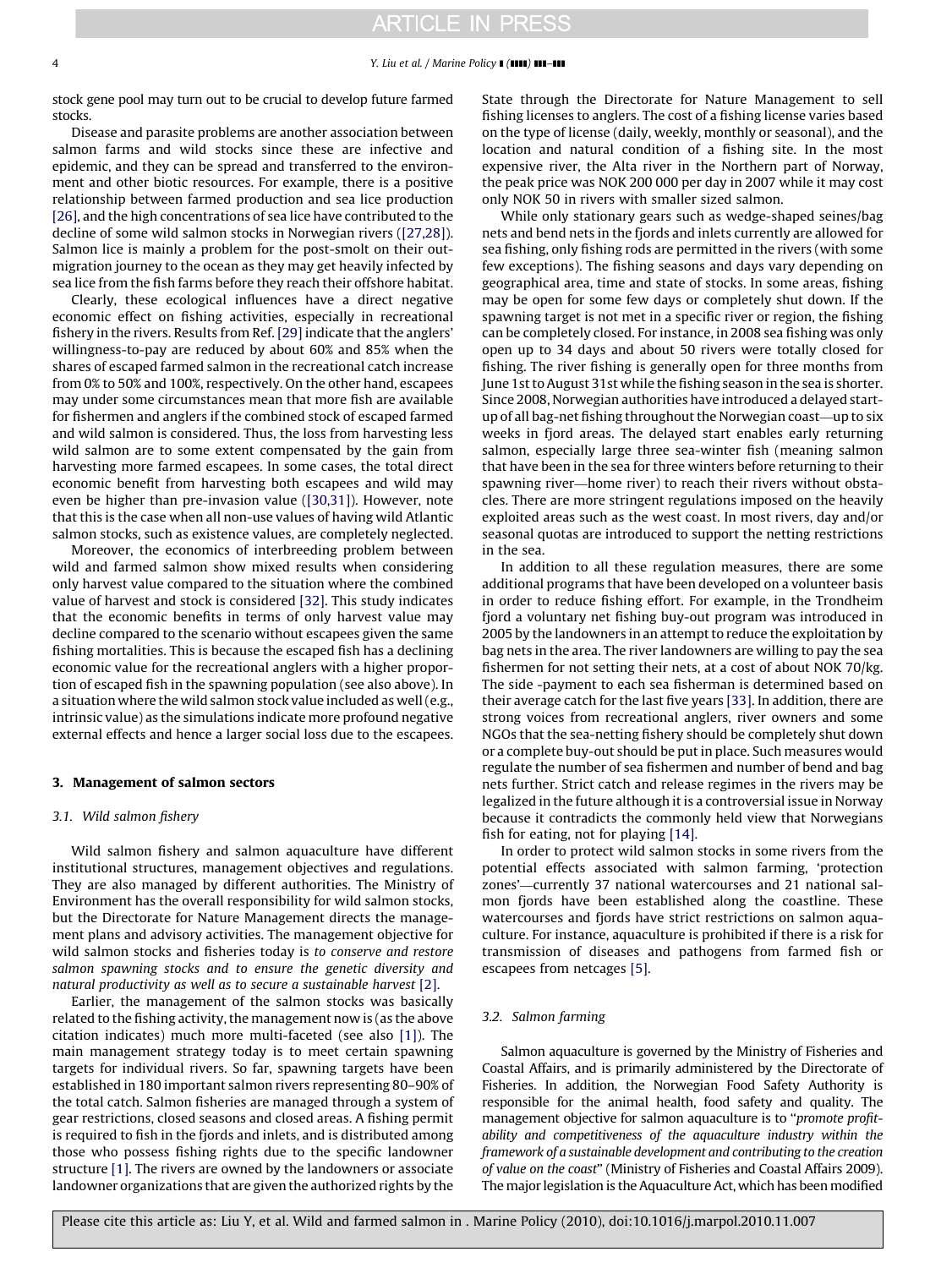through time with emerging issues. The current Act has four specific focus areas including (1) growth and innovation; (2) efficiency improvement and user friendliness; (3) environmental issues and (4) relationship to other user interests in the coastal zone. The Aquaculture Act as an instrument is facilitated by a series of guidelines, regulations, management planning and monitoring procedures. They target special issues and problems such as siting/licensing and operation facilities including waste management, escape prevention, fish health and use of chemicals and drugs.

In order to establish a fish farm in Norway, a company needs a license issued by the government. These licenses were given away almost for free until 2002. However, since 1991, the licenses were allowed to be sold in the market. Thomesen [\[34\]](#page-5-0) estimated the average value of a license to be NOK 28.5 million, even up to NOK 40–50 million. The price for new licenses issued by the government is still much lower, and in 2008, a new license for producing 780 tonnes of salmon per year was sold for an one-time payment of NOK 8 million [\[35\]](#page-5-0).

In order to ensure regional development and secure local ownership, the farming licenses were allocated according to a strict regional allocation regime through 1970s and early 1980s. The ''owner–operator'' license system was introduced; meaning licenses had to be given the local residents who were the owners and operators of the farms. Further, only one license was issued to each owner. On top of the ownership, other measures such as limitation on farm size (cage volume) and the number of farms and locations were also implemented in order to avoid overproduction [\[21\]](#page-5-0). During that period, the licenses were granted to applicants who were mainly locals employed in fishing and agriculture. With the technological advancement and the high demand on the world market, an expansion was called for. The policy was shifted from a focus on the regional development to promoting a profitable industry competing in the world market. Therefore, in 1985 the owner–operator licensing system was relaxed, and a more market oriented licensing system was established; there were no strict rules on the ownerships [\[35\].](#page-5-0) In other words, one owner could have multiple licenses and farm sites at any locations. There was further liberalization on capacity in the 2000s, meaning the maximum licensed volume by a single company could be up to 35% of the total national capacity [\[35\].](#page-5-0) However, there are still regulations entailed in Northern Norway to balance regional development. Moreover, in the last several years the environmental problems due to rapid expansion of salmon aquaculture has shifted the policy to environmental protection ([\[5,35\]](#page-5-0)).

In addition, the Food Safety Act (2005) regulates health and food safety issues related to the operation of farm facilities such as the use of feed and drugs, and food safety measurement. At present, environmental problems such as diseases, parasites and escapees have intensified and are persistent (see also above). Thus, the associated regulations have been increasingly modified and developed. These problems can be minimized to some extent, but it seems almost impossible to eliminate them given current farming technology and practice. Moreover, the farmed sector has been very profitable, but does not pay either resource rent or compensation for the environmental damages brought about by farming activities. Therefore, it could be argued that more stringent regulations are needed to reduce these problems.

#### 3.3. Conflicts of management between salmon sectors

As indicated, while the main goal for wild salmon is to conserve and restore the diversity of wild stocks, salmon farming aims to enhance profitability and competitiveness. Policies for wild salmon include eliminating any threats and adverse impacts that may endanger wild salmon stock [\[1\].](#page-5-0) On the other hand, the aquaculture sector hopes to increase productivity and profitability through continuous expansion and intensification. This may amplify the above described environmental effects, such as sea lice infestation and interbreeding on wild salmon stocks, and thus also the negative external effects from the farmed to the wild salmon sector. Farming expansion requires more space in the coastal areas to accommodate more farms and higher production volume, while the wild fishery needs farm-free fjords to restore declining salmon stocks. Clearly, further farming industrial expansion is in conflict with the conservation-oriented motivation of wild salmon stocks. For instance, many of the restrictions imposed, such as farming-free fiords and watercourses to protect the wild stock, may influence the farming sector considerably. It can also be argued that the salmon farming sector has expanded so fast that there may not be enough time and knowledge to respond to these problems effectively.

The reduced catch and restrictions on sea fishing are in direct conflict with sustaining the coastal fisheries. In the meantime, voices from recreational fishing have added pressure to sea fishing since recreational fishing has led to far greater benefits than the sea fishing (meat vs. recreational value). This has resulted in conflicts between commercial fishing in the sea and recreational fishing in the rivers. Hence, management objectives within the wild salmon sectors are difficult to fulfill for sea and river fishing at the same time. Allocating the catch from the sea to the rivers clearly has distributional consequences unless a side payment regime is put in place.

## 4. Concluding remarks

As discussed above, there are serious conflicts between keeping healthy and viable wild salmon populations and the rapidly expanding farmed salmon sector. The farmed sector has gained strong political support during the last years, and together with the economic power to lobby politicians in the policy-making process, this makes the sector an ever increasing threat to the wild sector. Clearly, the sector does not compensate the wild sector for the imposed negative external costs. It is also a strong argument that the farmed salmon sector should pay a resource rent like the Norwegian oil and hydroelectric power production sectors.

The fact that two different governmental agencies manage these sectors is also a problem because they have different interests, different stakeholders, different traditions and management objectives. The two governmental agencies rely on sectoral approaches with limited cross-sectoral planning and coordination. The Directorate for Nature Management aims to conserve and restore wild salmon stocks, while the Directorate of Fisheries aims to promote profitability of salmon aquaculture. Thus, there is evidence of a lack of adequate coordination between the two governing agencies when launching their management objectives. It has been suggested that both sectors should be planned and managed under the context of the integrated coastal zone management[\[5\],](#page-5-0) which aims to balance the ecological, social and economic goals of all human induced actions or activities in a collaborative, comprehensive and multidisciplinary manner.

In recent years, some efforts have been made in reconciling the two sectors. For instance, to protect wild salmon stocks from extinction, particularly those mixed and vulnerable stocks, a number of watercourses and fjords where salmon farms are restricted have been established. However, it appears this effort is not nearly enough because the escape and disease problems associated with salmon farming have persisted. In addition, one must take into account that some damage may be irreversible, such as lost salmon stocks. Thus, other measurements and strategies, such as additional watercourses and fjords free of farms, together